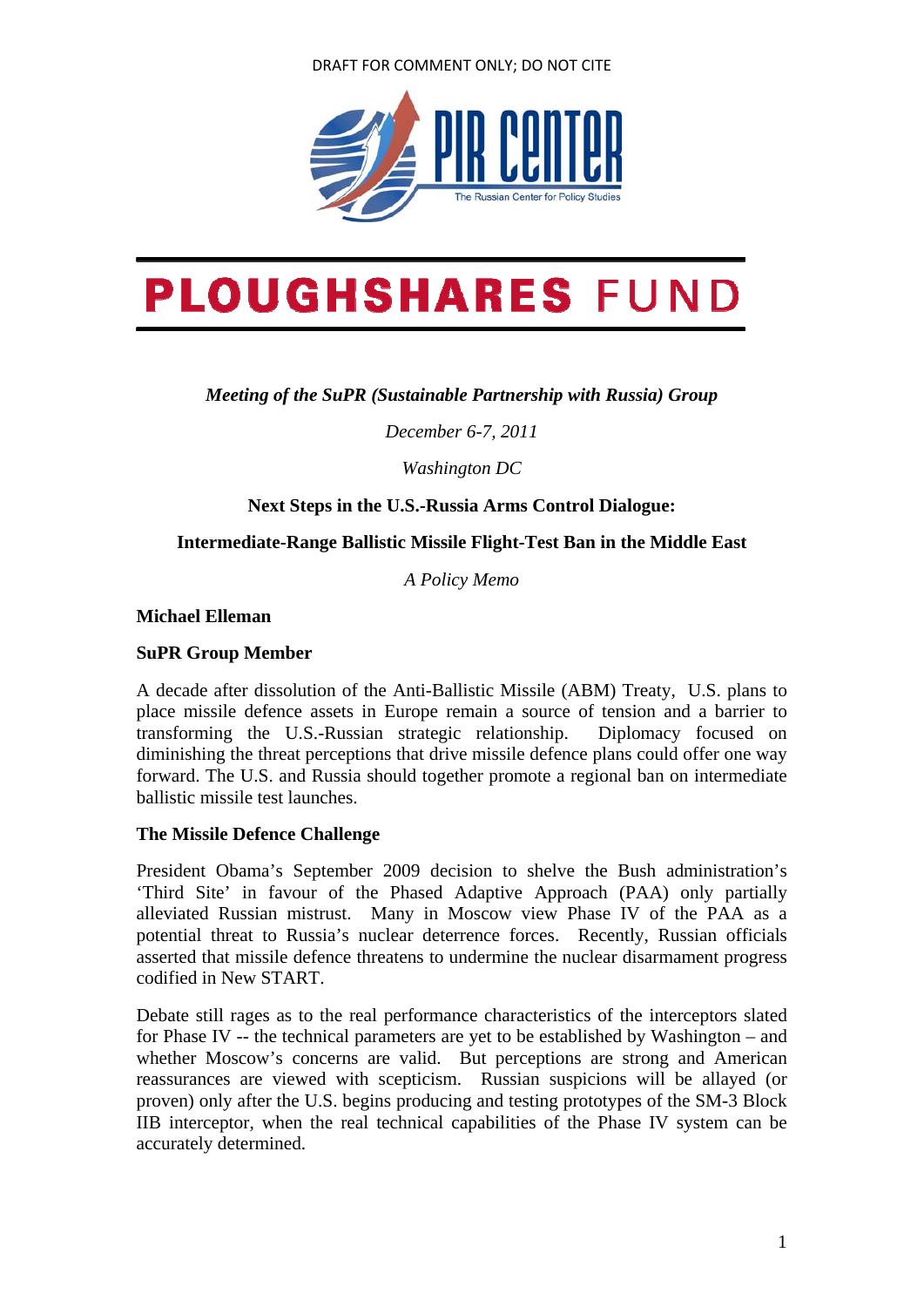U.S.-Russian cooperation on European missile defence has been offered as a means for enhancing transparency and generating trust between Washington and Moscow. Limited progress has been made to date in building a joint framework for future missile defence deployments, despite the strong advocacy for cooperation expressed by Presidents Obama and Medvedev. This is not surprising, as many technical, institutional, and political hurdles stand in the way of progress. Overcoming the barriers to cooperation is possible, but requires time to identify and implement the fundamental changes to the institutional incentives and bureaucracies driving each side's national security bureaucracies. Unfortunately, time is in short supply, as the U.S. and NATO continue to implement the PAA on the ambitious schedule laid out by President Obama. Supporters of missile defence in the U.S. Congress are unlikely to compromise or allow delays, regardless of potential opportunity costs associated with rapid deployments. Consequently, barring any dramatic changes to U.S. perceptions of the Iranian missile threat, missile defence is destined to complicate the U.S.-Russian arms control agenda for the foreseeable future.

Diplomatic or arms control measures that forestall -- with reasonable confidence -- Iranian attempts to develop and field ballistic missiles capable of reaching Western Europe and U.S. territory offer an effective means for changing threat perceptions in Washington and delaying the implementation of Phase IV. A prolonged delay might provide the U.S. and Russia the time needed to develop greater trust, establish the mechanisms needed to promote missile defence cooperation, and ultimately, further the nuclear arms reduction agenda.

# **Divergent Perceptions of the Missile Threat are Real**

According to a leaked diplomatic cable summarizing the December 2009 U.S.-Russian Joint Threat Assessment meeting, government officials agreed on the general technical parameters and performance characteristics of Iran's current inventory of ballistic missiles. Both countries concluded that the *Shahab*-3/*Ghadr*-1 missiles, derived from the North Korean *Nodong*, have a maximum range of roughly 1600km. And both viewed the solid-propellant, two-stage *Sajjil* missile as being able to deliver a reasonably sized warhead (700-1000kg) about 2000km, once it is developed fully. However, officials could not reach consensus on Iran's future capabilities. Moscow believes that Tehran has neither the intent nor the capacity to build intermediate- and intercontinental-range missiles in the near future. Washington, on the other hand, says little about Tehran's intentions, but concludes that Iran could exploit existing technologies and hardware to develop and field missiles capable of threatening Western Europe within the next few years. If Iran pursued this route, according to the American view, the development of an operational ICBM could occur soon thereafter.

## **Creating Consensus: Banning Intermediate-Range Ballistic Missile Flight-tests**

Countries wishing to create new ballistic missiles, with or without foreign assistance, must undertake, as part of the development process, flight-test programmes to validate performance parameters, verify reliability under a wide-range of operational conditions, correct inevitable design flaws, and train military forces on the basic operational functions of the missile. Flight tests, which cannot be concealed, provide outside observers the data needed to characterize missiles under development and to project future capabilities with considerable confidence. A study of development programmes conducted elsewhere, most notably those undertaken by Germany, the United States, the Soviet Union, China, France, India, Iraq, and Iran reveals that flight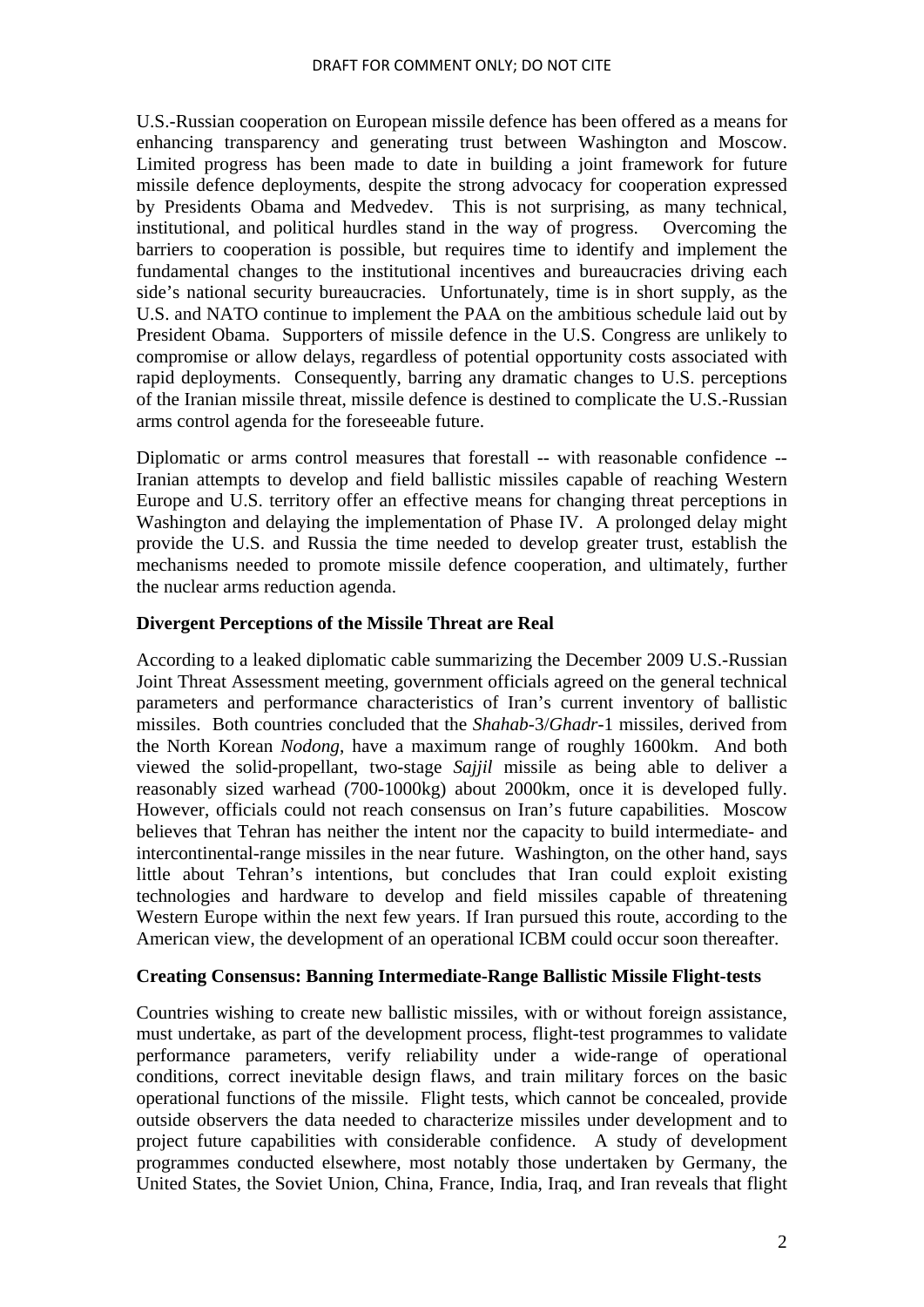testing requires a dozen launches, or more. Equally important, historical data shows that such testing efforts entail three to five years' time. The exceptions are rare, involve minor modifications to existing systems, or can be explained by conditions that do not exist in Iran. In any case, the minimum time, regardless of circumstances, is about two years.

The need to conduct flight-test programmes to develop an operational system suggests that if Iran can be persuaded to forego such activities, it could not create and field longer-range systems without assuming considerable risk. There is nothing in Iran's history of missile development to indicate that it would accept such risks. Tehran did not induct the *Shahab*-3 into the military service until 2003, some five years after receiving *Nodong* missiles from North Korea and initiating test launches. Modifications to extend the range of the *Shahab*-3, resulting in the 1600km-range *Ghadr*-1, required three to five years. And development of the *Sajjil*-2, which continues today, has been on-going since it was first flight-tested in late 2007. It is therefore reasonable to conclude that if Iran were to fashion a small nuclear arsenal, it would not fit them to missiles with unproven performance or reliability.

The U.S. and Russia should exploit this testing requirement and together promote regional flight-test bans of intermediate- and longer-range ballistic missiles. The range-payload characteristics of an intermediate-range missile would have to be defined by all of the parties involved in the final agreement, though a 3000km-500kg envelope seems reasonable. Space launch vehicles could be excluded.<sup>[1](#page-2-0)</sup>

Two regions, the Middle East and the Korean peninsula, would have to be included in the test ban to ensure that Iran could not develop and test launch missiles in North Korea, or purchase a long-range missiles developed by Pyongyang. In response to Iranian acceptance of the test ban, Israel and Saudi Arabia might be asked to eliminate in a verifiable manner their *Jericho*-III and  $DF-3$  missiles, respectively.<sup>[2](#page-2-1)</sup> U.S. and Russian participation in the elimination efforts would assist the verification process.

## **Next Step**

<span id="page-2-0"></span><sup>&</sup>lt;sup>1</sup> Space launch vehicles, which Israel, Iran and North Korea are very unlikely to relinquish, would not have to be included in the regime proposed. While it is certainly true that space launcher and ballistic missiles are founded on similar technologies, there are fundamental differences between the two systems. For example, space launchers are normally prepared for flight over a period of many weeks, components and sub-systems can be checked and verified before launch, and the mission commander can wait for ideal weather before initiating the countdown. If during the countdown an anomaly is encountered, the launch can be delayed, the problem fixed and the process restarted. Ballistic missiles, on the other hand, must perform reliably under a variety of operational conditions, and with little advanced notification, like any other military system. These operational requirements must be validated through an extensive test program before a missile can be declared combat ready. Although some of the validation can be achieved within a civilian space program, not all of them can be addressed adequately when operating the system as a satellite launcher. Consequently, converting a proven space launcher into a ballistic missile would still require two to five years of testing in the ballistic missile mode.

<span id="page-2-1"></span><sup>2</sup> Israel has little strategic imperative to maintain its fleet of *Jericho*-III missiles, as the primary threats to the Jewish state reside within about 2500km. Tel Aviv might accept the elimination of the Jericho-III, which is capable of flying well beyond 3000km, if sufficient incentives were offered. The Saudis are rumoured to have acquired two-stage, solid-propellant DF-18 or *Shaheen*-II missiles from China or Pakistan, respectively, around 2002 or 2003, though there is no verification of such in the public domain. Possession of the newer solid-fuelled systems would allow Saudi to relinquish their obsolete DF-3 missiles with little loss in strategic reach.